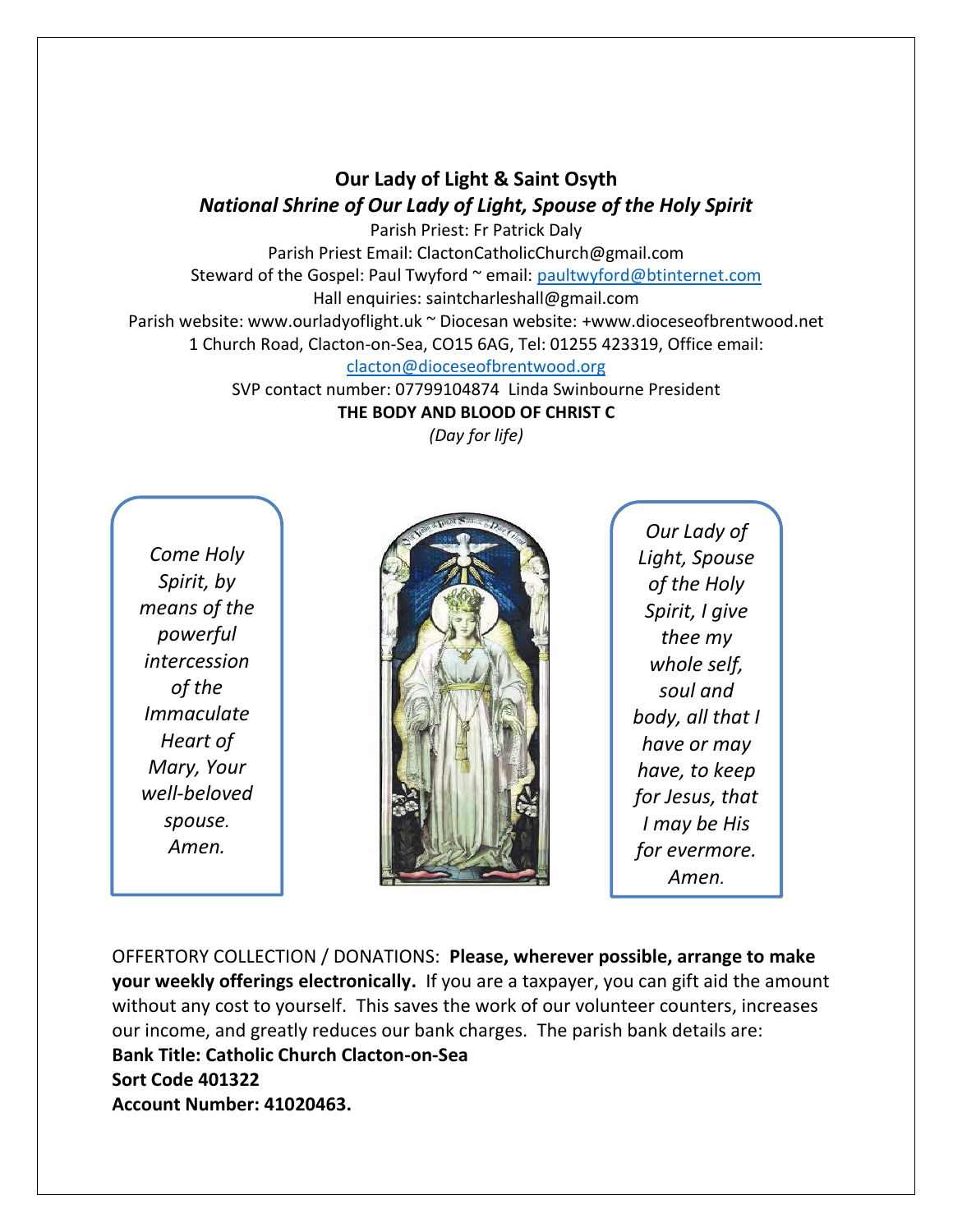Members of the gift-aid scheme should quote their name and gift aid number in the Reference.

Funds received last week:

Electronic Offerings £933.73 of which £653.00 was gift aided.

Collection Offerings £530.29 of which £143.00 was gift aided.

Sick Clergy Fund: £344.50 of which £90.00 was gift aided.

Thank you for your generosity, for Gift Aiding your offerings, and for your support of the Parish. Fr Patrick.

## LUKE 9:11-17

Today we celebrate the Solemnity of the Body and Blood of Christ or Corpus Christi. We celebrate the Holy Eucharist: Christ made present in the Holy Mass, and reserved in all the church tabernacles of the world. Vatican II declared that the Eucharist is "the source and summit of the Christian life". All the sacraments make possible a contact with the Risen Christ. However, in the Holy Eucharist we actually behold the bodily and spiritual presence of Christ Himself. The Holy Eucharist is truly, really, and substantially the Body and Blood of Our Lord Jesus Christ.

In the Gospel from Luke, we are given an account of the feeding of the five thousand in anticipation of the Holy Eucharist. In the celebration of the Holy Eucharist, the bread and wine are blessed by the priest acting in the person of Jesus Christ. Countless millions have been fed at the table of Our Lord. Through Jesus' actions and words at the Last Supper, He established the New Covenant. The New Covenant is the sacrifice of Jesus Christ through the offering of His body and blood in anticipation of His passion and death. Through His perfect sacrifice on the Cross, Jesus Christ has reconciled humanity to God.

At the Holy Mass, during the Eucharistic Prayer, the Passion of Our Lord Jesus Christ is not repeated but made present. We become united to the eternal liturgy with the entire Communion of Saints. We offer to the Father His most precious gift: His Son Our Lord Jesus Christ. We offer ourselves. In Holy Communion, we receive the Body and Blood of Jesus Christ. In receiving Jesus Christ, we are incrementally changed to be other Christs to the world.

FR PATRICK: Will be attending the Missio National Council next week from 20<sup>th</sup> to 23<sup>rd</sup> June.

MISSIO PARISH APPEAL: Missio is the Catholic Church's official charity for overseas mission. Fr Vincent Oates, Mill Hill Missionary, will be speaking at all Sunday Masses during the weekend 2<sup>nd</sup>/3<sup>rd</sup> July. Missio does not ask for money during the appeal. You are asked to pray for the missions, to consider subscribing to Missio, and to support the charity through the Red Box or by direct debit.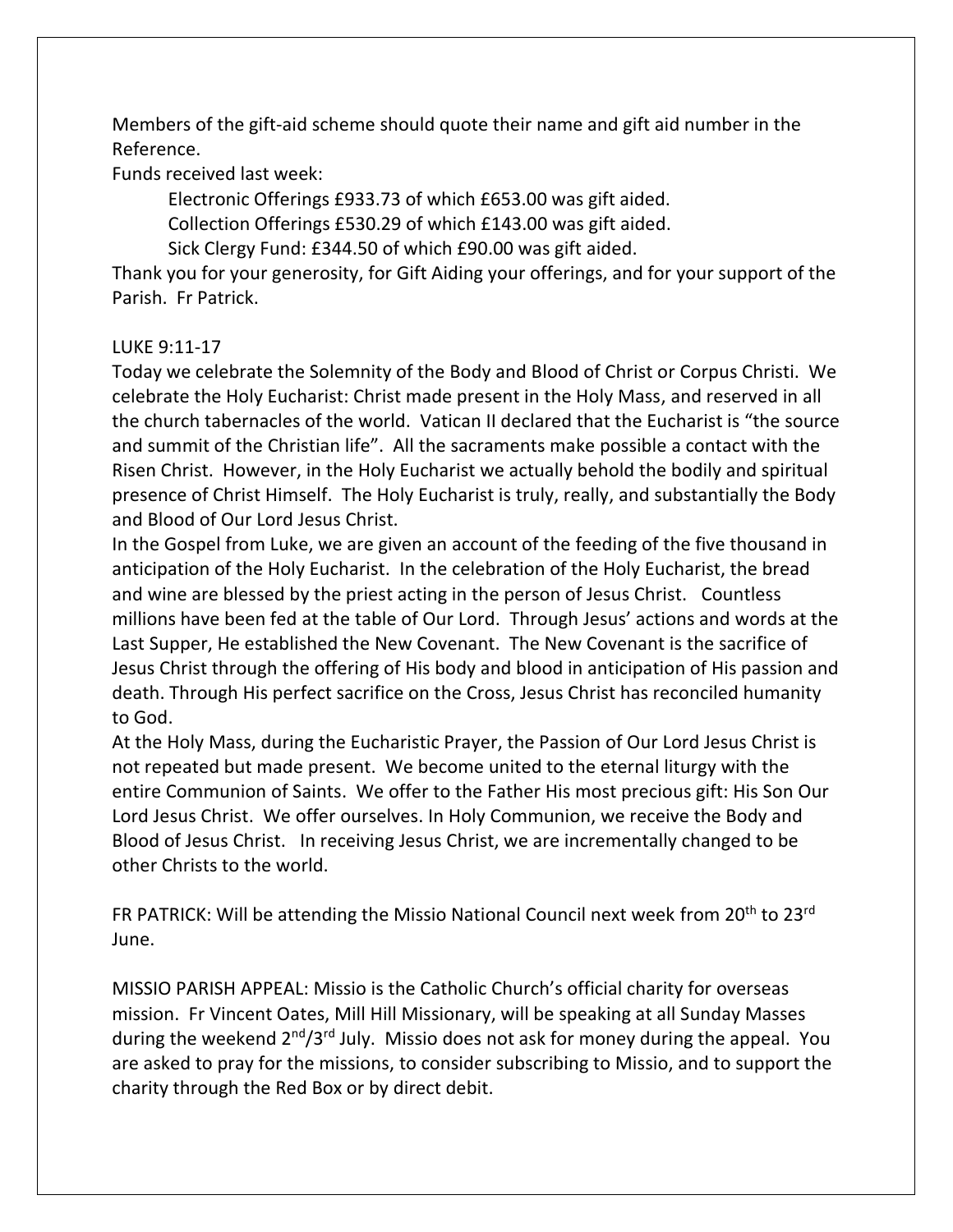YEAR OF THE FAMILY: The Diocese is marking the close of the Year of the Family at the annual Mass for Marriage and Family Life on  $16<sup>th</sup>$  July, which Bishop Alan will offer for the intentions of all families in the Diocese. If you would like a particular intention to be placed before the altar at this Mass, please complete the prayer request form which can be found on the new Marriage and Family Life pages of the Diocesan website, where you will also find more information about the World Meeting of Families: [https://www.dioceseofbrentwood.net/departments/marriage-family-life](https://www.dioceseofbrentwood.net/departments/marriage-family-life/x-world-meeting-of-families/)

BRENTWOOD CATHOLIC YOUTH SERVICE: Just finished A-levels or Uni? Aged 18-22? Interested in working with young people? Join the Walsingham House Team 2022/23 for an amazing Gap Year opportunity starting September 2022. Details on [www.bcys.net](http://www.bcys.net/) or contact Joseph Beattie: [josephbeattie@dioceseofbrentwood.org](mailto:josephbeattie@dioceseofbrentwood.org) or 01277 373959.

SECOND COLLECTION: 'Day for life' is the day set aside to celebrate life from conception to natural death. This year's focus is on caring for and valuing the elderly. There will be a collection at all Sunday Masses to support the dignity of human life.

COFFEE CLUBS: Coffee and teas are available in the parish hall after the 8.30 am and 10.30 am Sunday Masses – all welcome.

SVP CONFERENCE: The next meeting takes place on Thursday 23<sup>rd</sup> June at 7.00 pm in the presbytery. New members are always welcome.

THANK YOU: I have received a letter from the Missionary Society of St Columban thanking the parish for the collection of £454.30 in response to Fr Pat O'Beirne's recent appeal.

| Saturday 18 <sup>th</sup> June 2022. | 9.30 am.             | <b>MASS: Marion Foot RIP</b>  |
|--------------------------------------|----------------------|-------------------------------|
|                                      |                      | Brian Madge & Family.         |
| Saturday 18 <sup>th</sup> June 2022. | 11.00 am to 12.00 pm | <b>SACRAMENT OF</b>           |
|                                      |                      | <b>RECONCILIATION:</b>        |
|                                      |                      | Confessions will be heard in  |
|                                      |                      | the Sacristy.                 |
| Saturday 18 <sup>th</sup> June 2022. | 11.00 am to 1.00 pm. | Church is open for private    |
|                                      |                      | prayer with Exposition of the |
|                                      |                      | <b>Blessed Sacrament.</b>     |
| Saturday 18 <sup>th</sup> June 2022. | 11.00 am.            | DIVINE MERCY CHAPLET          |
|                                      |                      |                               |

## **THIS WEEK'S SERVICES.**